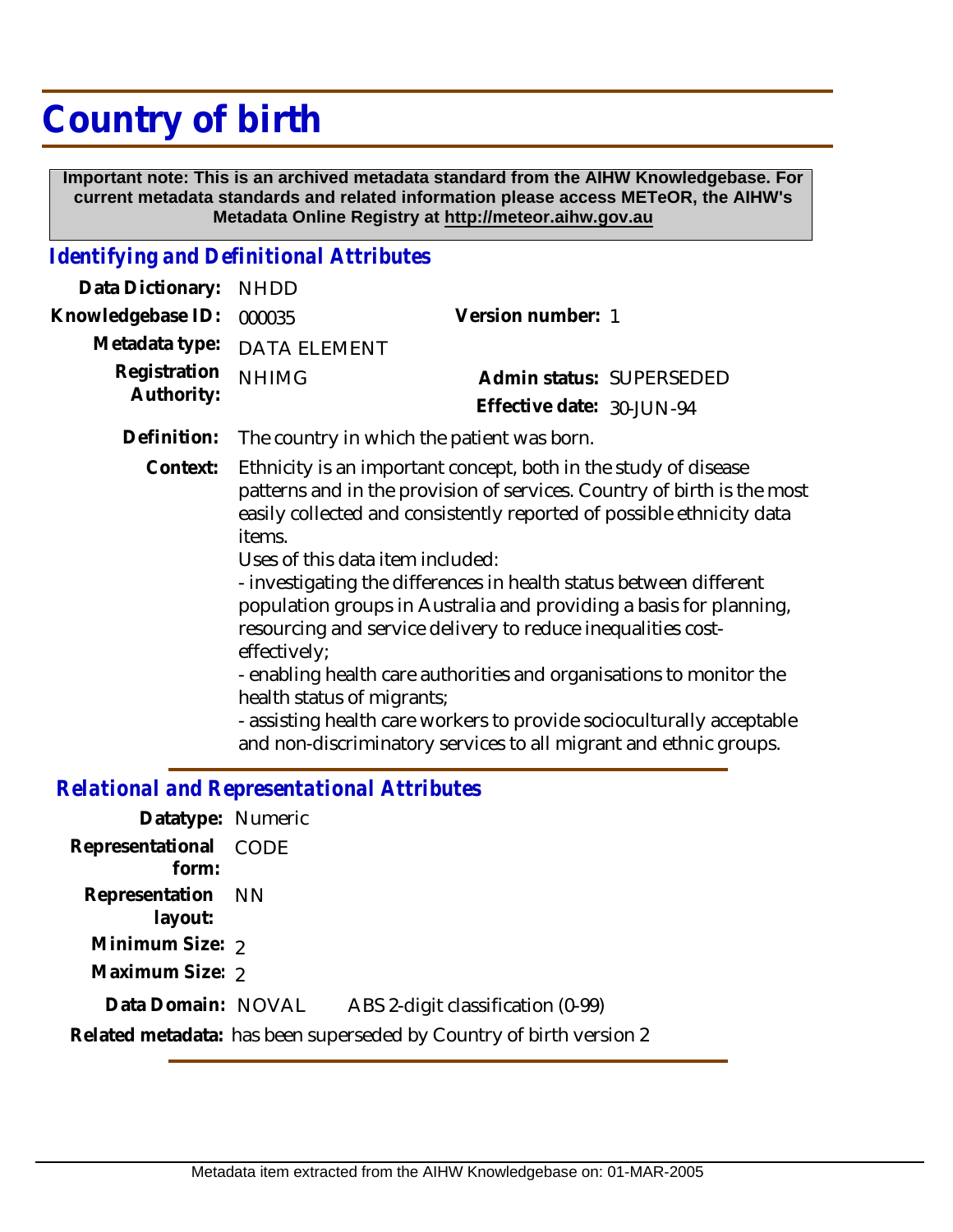## *Administrative Attributes*

**Source Document:** Source Organisation: **Australian Bureau of Statistics** 

> Comments: The development of appropriate data items for classification of patients by ethnicity is made difficult by the confusion of terms used by Aboriginal groups, other ethnic groups, health professionals, States and Commonwealth and the general community.

> > The National Population Council Guide to appropriate use of terminology (1987) comments that the term ethnic is used in Australia for:

- immigrants of a non-English speaking background

- recent, not long established immigrants
- not Aborigines.

However, some countries refer to ethnic minorities with a long history of settlement in the country sometimes preceding the current dominant cultural group, for example, China.

The National guidelines for the collection of ethnicity data (Office of Multicultural Affairs 1988) made the following points:

- that data items be carefully selected to reflect the purposes of the collection; and

- that the following questions should be considered core questions for ethnicity.

Priority 1: country of birth

Priority 2: proficiency in English

 very good good not good none language at home.

The 1986 census included questions on country of birth, language at home, proficiency in English (as above) and ethnic origin/ancestry. 'What is each person's ancestry? For example, Greek, English, Indian, Armenian, Aboriginal, Chinese, etc.?

The ABS have proposed that the ancestry question be excluded from the 1991 census and considers that the remaining ethnicity questions are not very satisfactory (ABS 1984).

The Taskforce on National Hospital Statistics (1988) recommended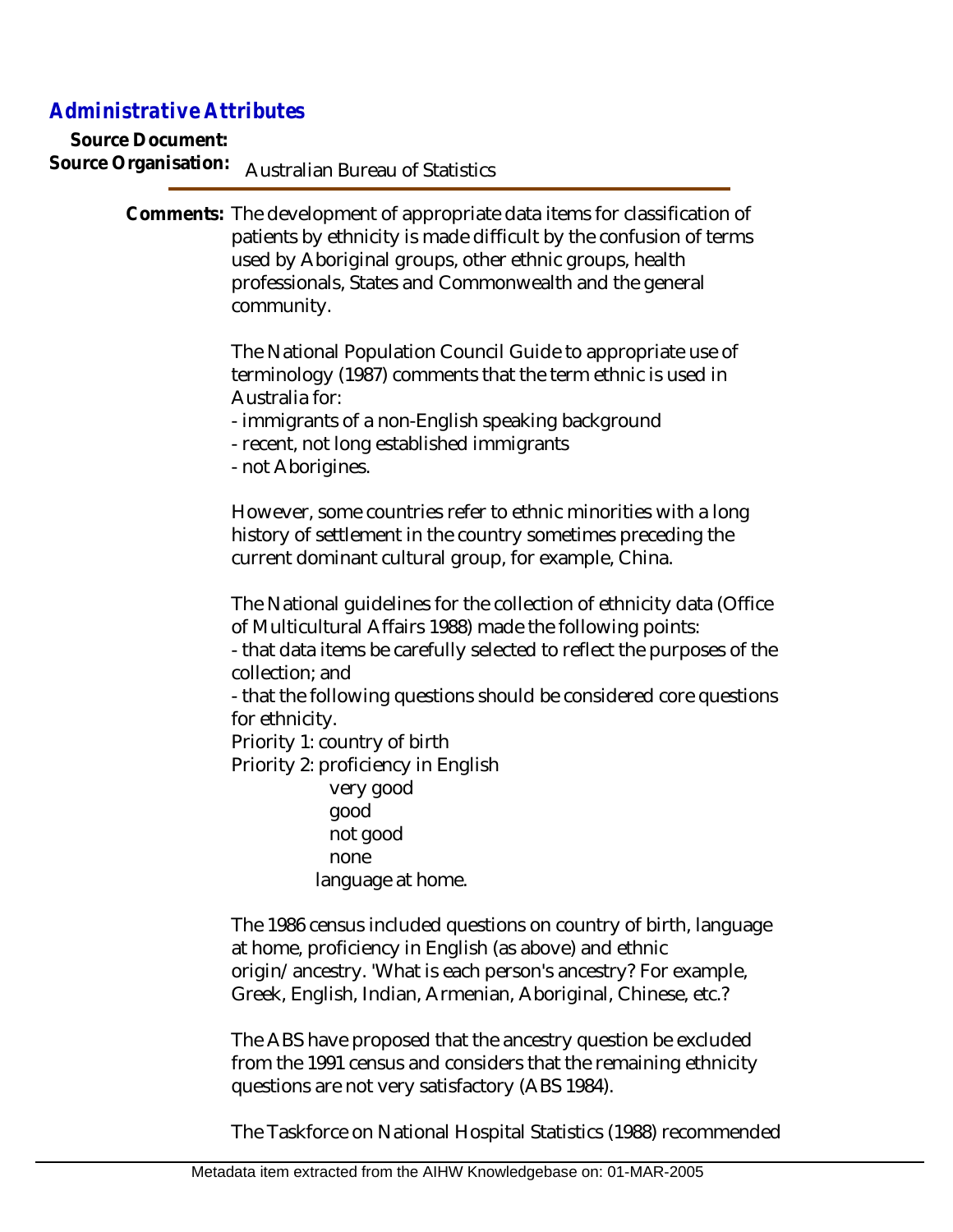that the two ethnicity data items 'Country of birth' and 'Period of residence in Australia' in the National Committee on Health and Vital Statistics national minimum data set should be replaced by 'Interpreter required'.

The Morbidity Working Party reviewed the possible ethnicity data items at its December 1988 meeting and identified the following possible measures of ethnicity, which are discussed below:

- country of birth
- period of residence in Australia
- Aboriginality
- ethnic group
- preferred language
- language spoken at home
- proficiency in English
- need for interpreter services.

#### Country of birth

This is collected by all States and Territories. It is the most easily collected and consistently reported of possible ethnicity data items and is identified as the highest priority item by the Office of Multicultural Affairs. The working party decided that this item should be reincluded in the National Minimum Data Set.

#### Period of residence

There is considerable evidence about changes in morbidity patterns related to length of stay in host country. Some health problem profiles change over time to mirror that of the host culture: for example, cardiovascular disease among Greek immigrants in Australia.

The overall health status of some groups on arrival is poorer than that of Australians.

However, this item was not considered a high priority by the Office of Multicultural Affairs and the working party considered that only country of birth and Aboriginality could be justified for inclusion in the National Minimum Data Set.

### Aboriginality

This is included as item P7 'Aboriginality' in the National Minimum Data Set.

## Ethnic Group

Some health problems are generally linked to race or ethnic origin;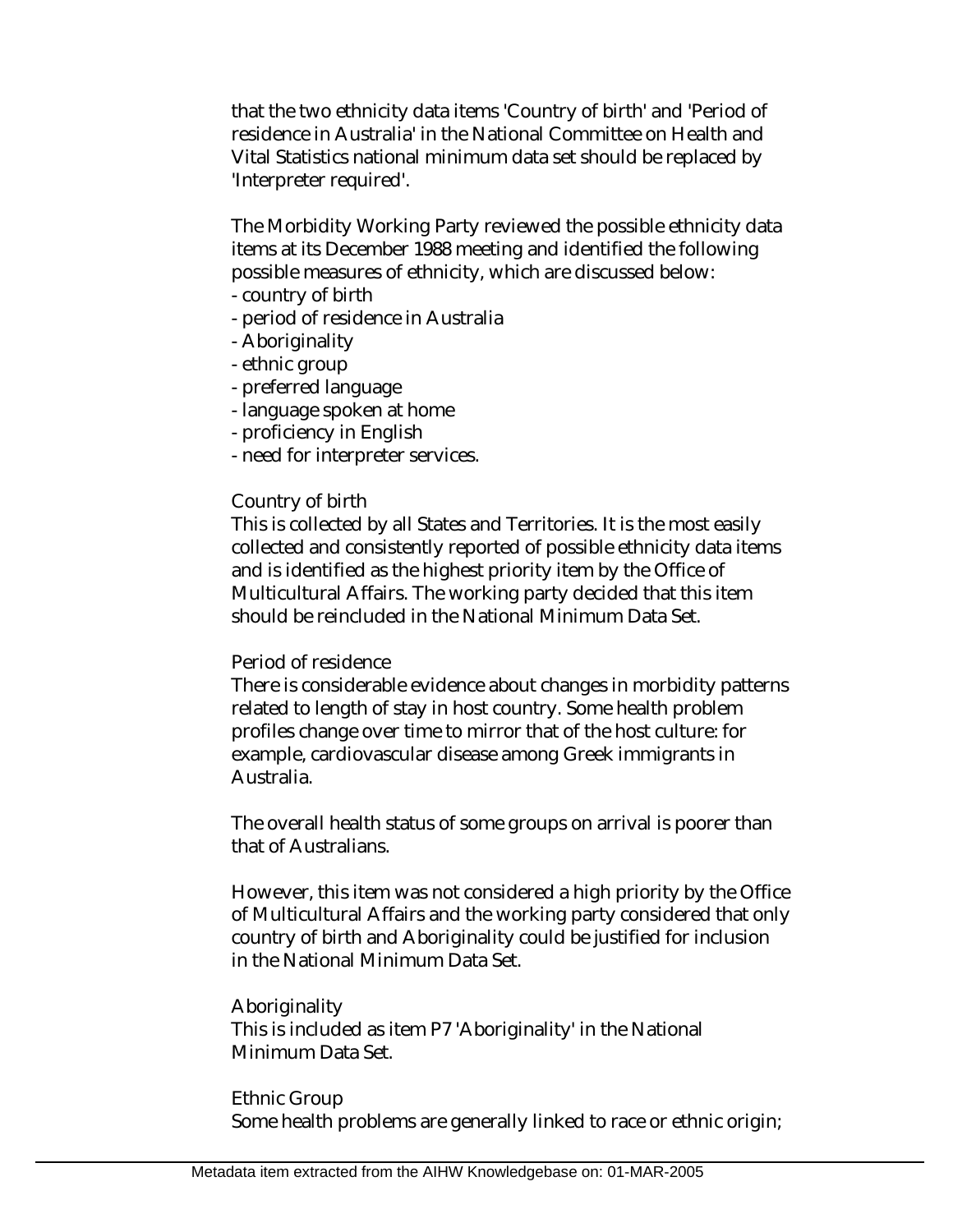for example, Mediterranean anaemia in Italians and Greeks, lactose intolerance in Australian Aborigines, and alcohol metabolism (lack of metabolising enzyme) in Japanese.

Some health problems are magnified due to discrimination. Some problems are created or magnified because of racial or ethnic behaviours; for example, attitude to sex, food taboos, cooking patterns.

The Commonwealth Department of Community Services and Health proposed that after 'Country of birth', the second ethnicity data item should be:

- Aboriginal
- Caucasoid
- Chinese
- Arabic
- Negroid
- Vietnamese
- Other

South Australia and Queensland use the following ethnicity categories in their hospital morbidity collections: South Australia - Caucasian

- Aboriginal
- Asian
- Other

Queensland - Caucasian/European

- Aboriginal
- Torres Strait Islander
- Asian
- Other

The Morbidity Working Party concluded that, while other ethnic groups have significant health problems, Aborigines have been clearly identified as having by far the lowest health status of any ethnic or racial group and that resources should be devoted to improving the reliability and uniform collection of Aboriginality rather than towards nationally collecting an expanded set of ethnic categories. The inclusion of 'Country of birth' will in any case go a long way towards identifying the health problems and service use of other ethnic groups. The Nursing Homes Working Party concurred with this view.

Language-related items See data element 'Preferred language'.

# *Data Element Links*